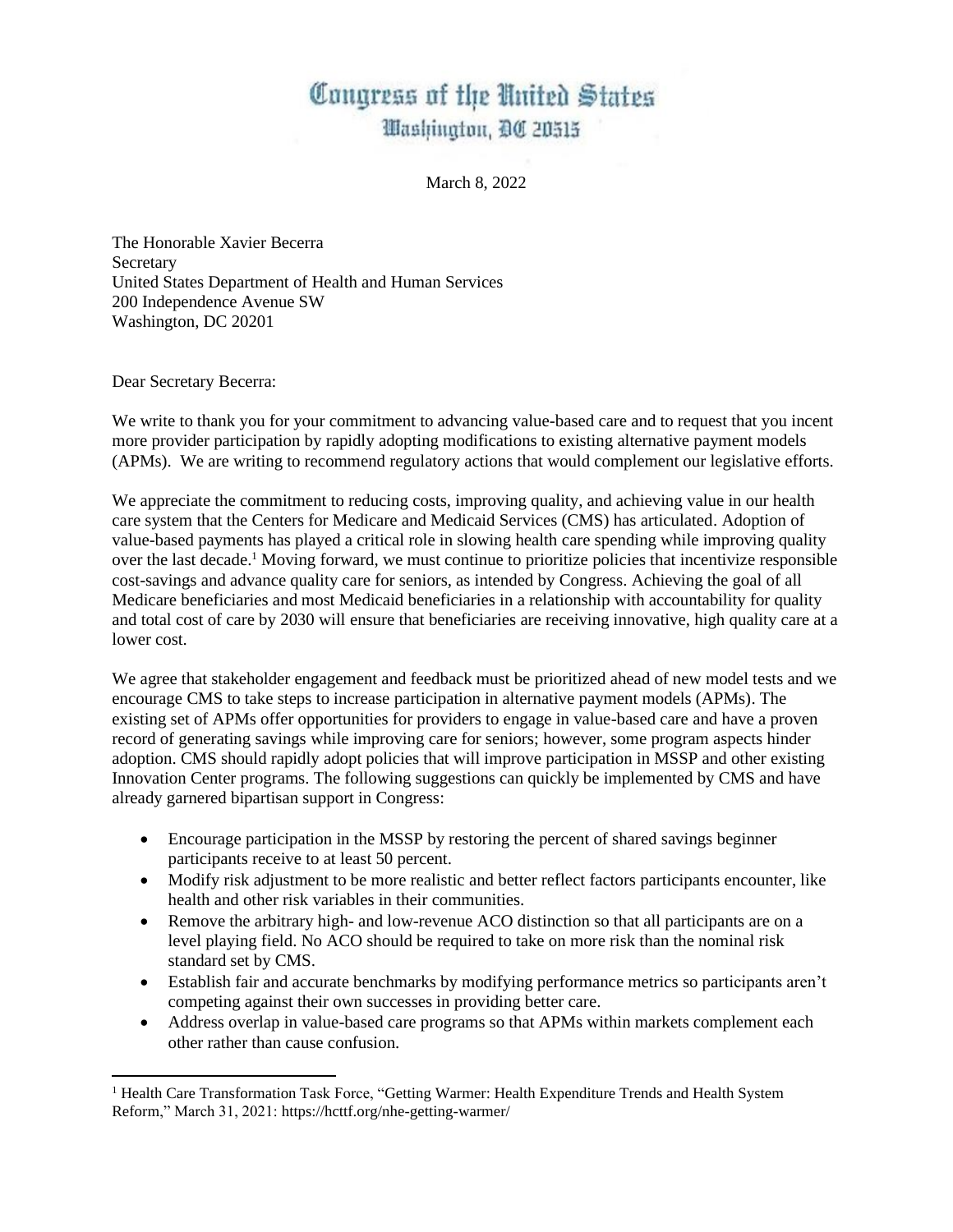• Provide greater technical support to ACO participants to cover the significant startup costs associated with program participation.

Thank you again for your dedication to the movement to value-based care. We look forward to your response and to continue working together to modernize our health care system and improve the lives and beneficiaries.

Sincerely,

Ami B

Ami Bera, M.D. Mike Kelly

Teler

 $\gtrsim$   $\mathcal{L}$  Hood

Darin LaHood Member of Congress

Nanette Diaz Barragán Jodey C. Arrington Member of Congress Member of Congress Member of Congress

Earl Blumenauer Gus M. Bilirakis

TackNome Millio

Suzan DelBene Markwayne Mullin Member of Congress Member of Congress

∕,

Member of Congress Member of Congress

Brad R. Work

Peter Welch Brad R. Wenstrup, D.P.M. Member of Congress Member of Congress Member of Congress

Member of Congress Member of Congress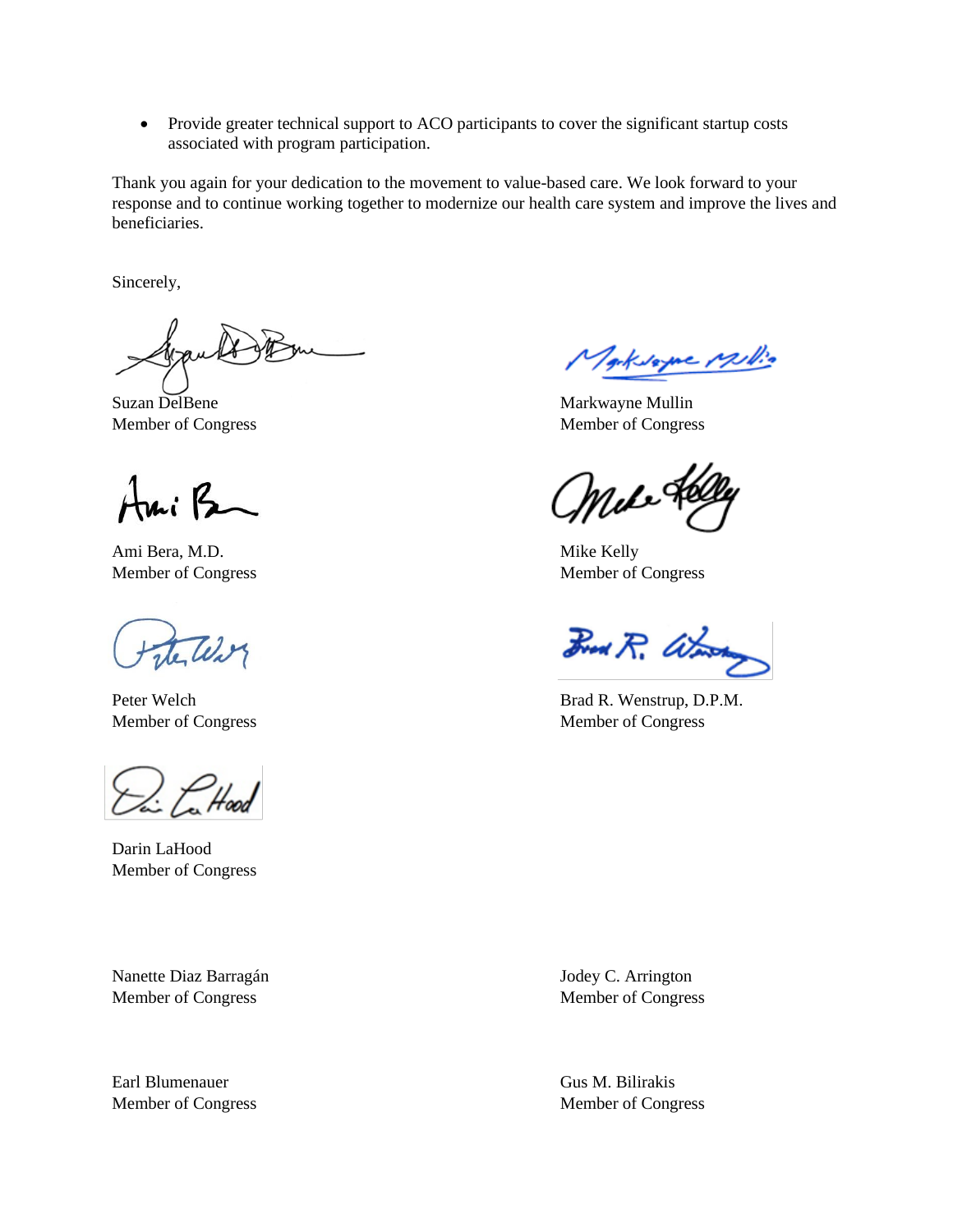Judy Chu Kat Cammack

Jim Cooper Neal P. Dunn, M.D. Member of Congress Member of Congress

Angie Craig Brian Fitzpatrick

Daniel T. Kildee Carol D. Miller

Derek Kilmer Lloyd Smucker Member of Congress Member of Congress

Ron Kind John B. Larson Member of Congress Member of Congress

Kathy Manning Bobby L. Rush Member of Congress Member of Congress

G. K. Butterfield Michael C. Burgess, M.D. Member of Congress Member of Congress

Member of Congress Member of Congress

J. Luis Correa A. Drew Ferguson IV Member of Congress Member of Congress

Member of Congress Member of Congress

Member of Congress Member of Congress